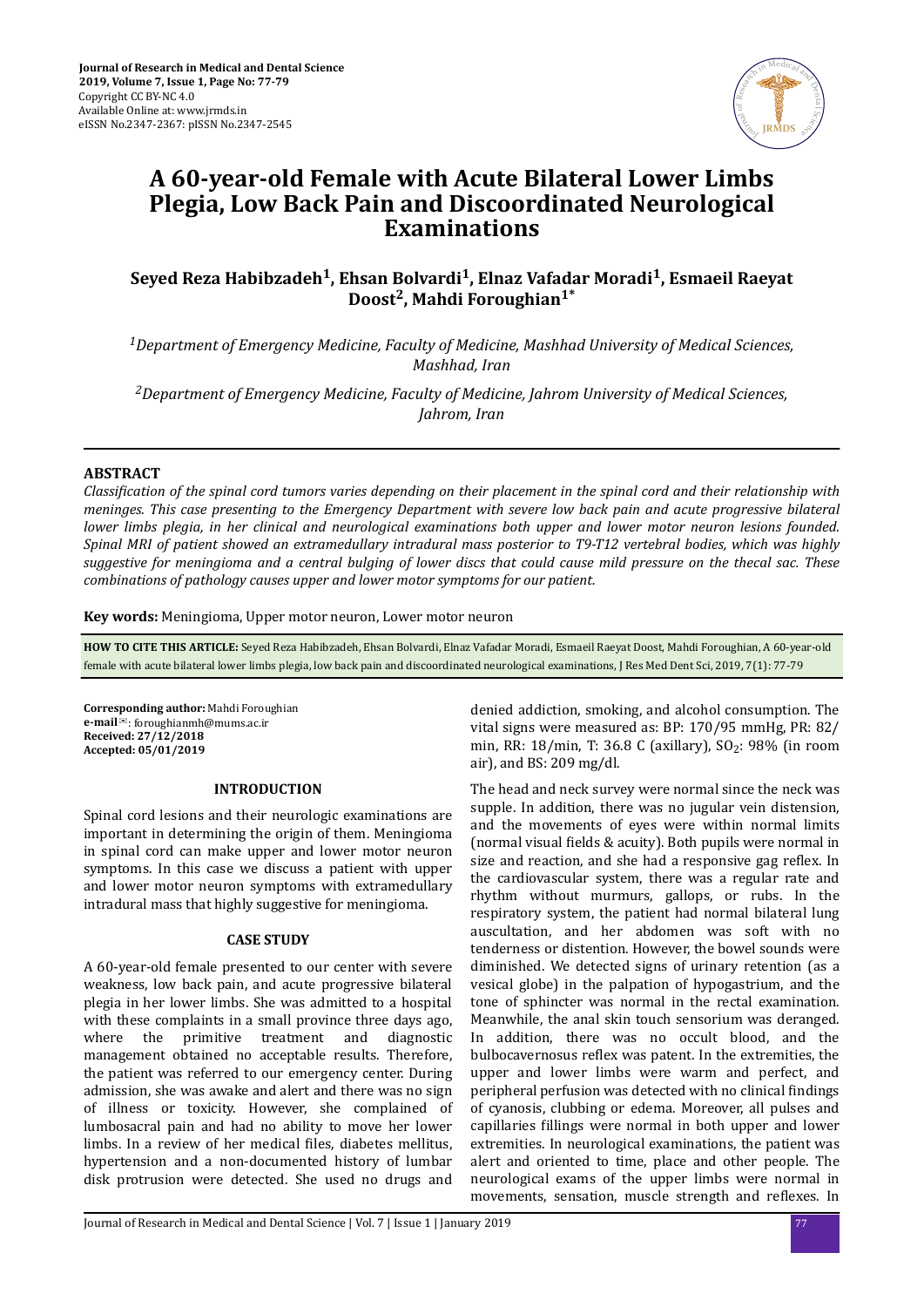lower limbs, muscle strength was diminished bilaterally  $(1/5)$ , both lower limbs were flaccid, and a defined sensory loss was detected lower the hypogastrium. Therefore, the patient had no pain, and vibration and temperature sensorium are lost in these limbs bilaterally. The most interesting findings were detected in asymmetrical neurologic reflexes of the lower limbs of the case, where an increase was observed in the patellar reflexes in the right lower limb. Nonetheless, these exams were flat and undetectable on the other side (left lower limbs). Other cranial nerves examinations and equilibrium tests (e.g., nose to finger test), were within the normal limits. The 12 leads-ECG was obtained, and the rate, rhythm and other parameters were within the normal limits.

Laboratory results were remarkable for leukocytosis  $(17.7 \times 10^3)$ , other results are as follows:

BS: 144 mg/dl; UREA: 138 mg/dl; Cr: 5.6 mg/dl; Hb: 15.3 g/dl; Hct: 44.6%; Plt:  $219 \times 10^3$ 

In bedside sonography, obvious evidence of urinary retention was detected. Furthermore, the lumbosacral Xray was taken and there were no acute pathologic findings, except for osteoarthritis in the lumbosacral spine (Figure 1). In addition, the axial head CT showed no acute cerebral pathology, mass or midline shifting (Figure 2).



**Figure 1: The lumbosacral plain ϐlm which demonstrates lumbosacral osteoporosis and osteoarthritis (left side: AP view; right side: lateral view)**



**Figure 2: Axial brain CT scan showed no acute cerebral pathology, mass or midline shifting**

According to the history and clinical exams, lumbosacral MRI with contrast was performed due to a lack of confirmed intra or extrathecal lesions (Figure 3). In MRI, we found dehydration of all lumbar discs, and central bulging of the lumbar disk with mild pressure on thecal sac was noted. An extramedullary intradural mass was observed posterior to T9-T12 vertebral bodies, which was highly suggestive for meningioma. After GD injection, mild heterogeneous enhancement of the mass was observed. The patient was referred to a neurosurgeon and underwent a mass dissection surgery. She was discharged after recovery. The pathological report confirmed that the mass was a meningioma.

#### **DISCUSSION**

Classification of the spinal cord tumors varies depending on their placement in the spinal cord and their relationship with meninges. Therefore, the spinal cord tumors can be placed outside the meninges and the spinal cord, inside the meninges and outside the spinal cord or inside the meninges and inside the spinal cord.



**Figure 3: Lumbosacral MRI: Dehydration of all lumbar discs and central bulging of the lumbar disk with mild pressure on thecal sac was noted. An extramedullary intradural mass was observed posterior to T9-T12 vertebral bodies, which was highly suggestive for meningioma**

The occurrence of spinal cord tumors, regardless of their initial or metastatic nature, results in different neurological symptoms due to compressive effects on the spinal cord and reaching the spinal cord paths. These symptoms vary depending on the size and location of the tumor in the spinal cord. While only 1% of all malignancy returns to the spinal cord tumors, approximately 4%-10% of the central nervous system malignancies are spinal cord tumors [1]. It should be noted that many of the spinal masses are metastatic and about 10% of patients with known malignancies experience a tumor reaching their spinal cord during the disease course [2]. More than half of the cases of metastasis to the spinal cord occur due to the lung, breast, and lymphatic malignancies, whether direct or through the blood system. Most metastases occur at the level of the thoracic spine [3]. In terms of clinical symptoms, many spinal cord tumors exhibit vague pain [4], and severe pain in the waist area, which intensifies at night, can be a sign of a possible spinal cord tumor [5]. It is notable that in this case, an attempt to increase the pressure inside the spinal cord for any reason, such as sneezing or coughing, exacerbated pain. The nerve exam in these patients varies depending on the level and extent of the spinal cord injury and might be different from full spinal cord syndrome to the anterior spinal cord syndrome or the central spinal cord syndrome [1]. In many of these patients, a simple spinal cord graph is the primary diagnostic key. Undoubtedly, in cases where suspicious